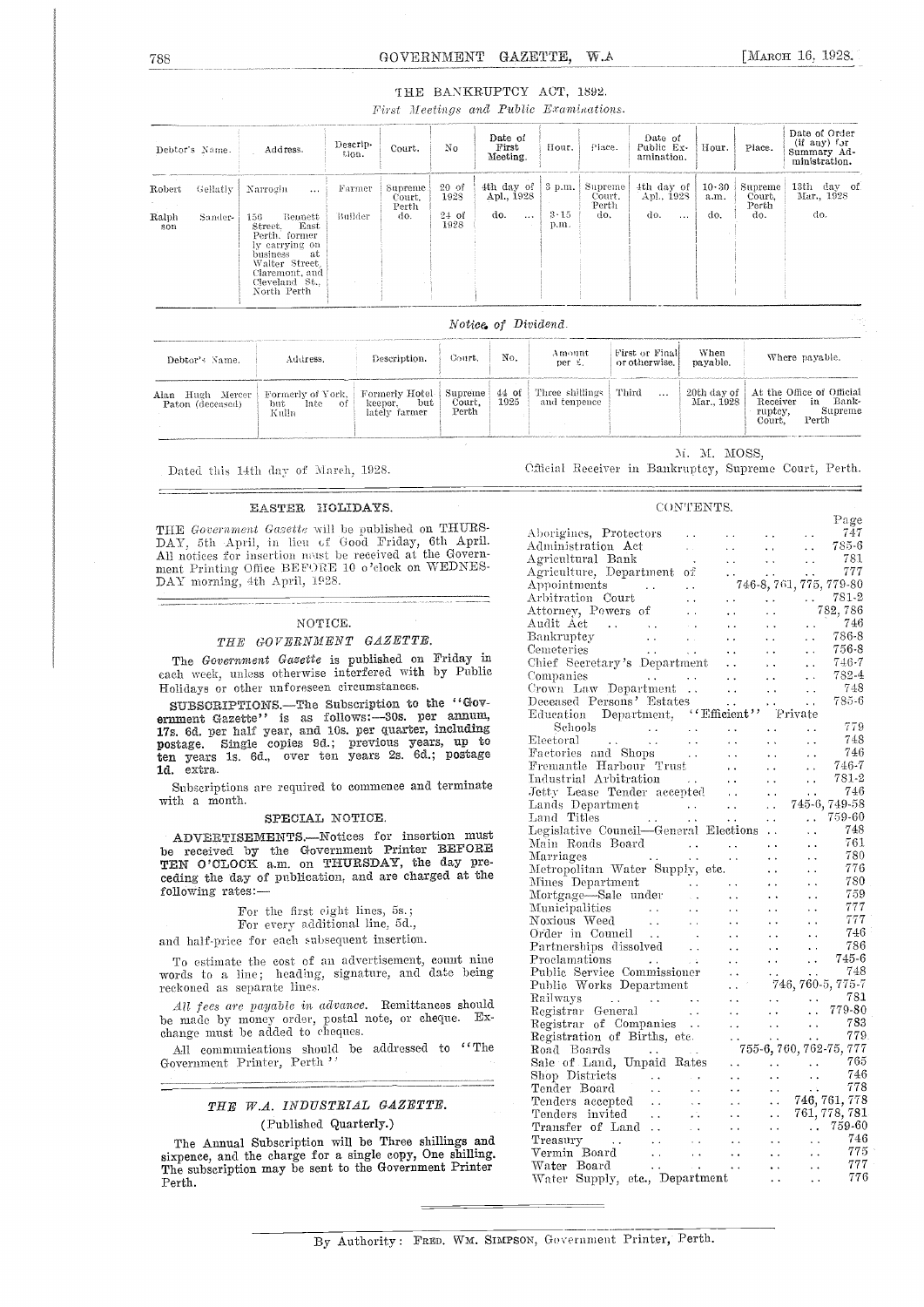

# Government Gazette

## PERTH, FRIDAY, 16 MARCH 1928 No. 12

© STATE OF WESTERN AUSTRALIA

### **CONTENTS**

Aborigines, Protectors Administration Act Agricultural Bank Agriculture, Department of Appointments Arbitration Court Attorney, Powers of Audit Act Bankruptcy Cemeteries Chief Secretary's Department Companies Crown Law Department Deceased Persons' Estates Education Department, "Efficient" Private Schools Electoral Factories and Shops Fremantle Harbour Trust Industrial Arbitration Jetty Lease Tender accepted Lands Department Land Titles Legislative Council—General Elections Main Roads Board Marriages Metropolitan Water Supply, etc. Mines Department Mortgage—Sale under Municipalities Noxious Weed Order in Council Partnerships dissolved Proclamations Public Service Commissioner Public Works Department Railways Registrar General Registrar of Companies Registration of Births, etc. Road Boards Sale of Land, Unpaid Rates